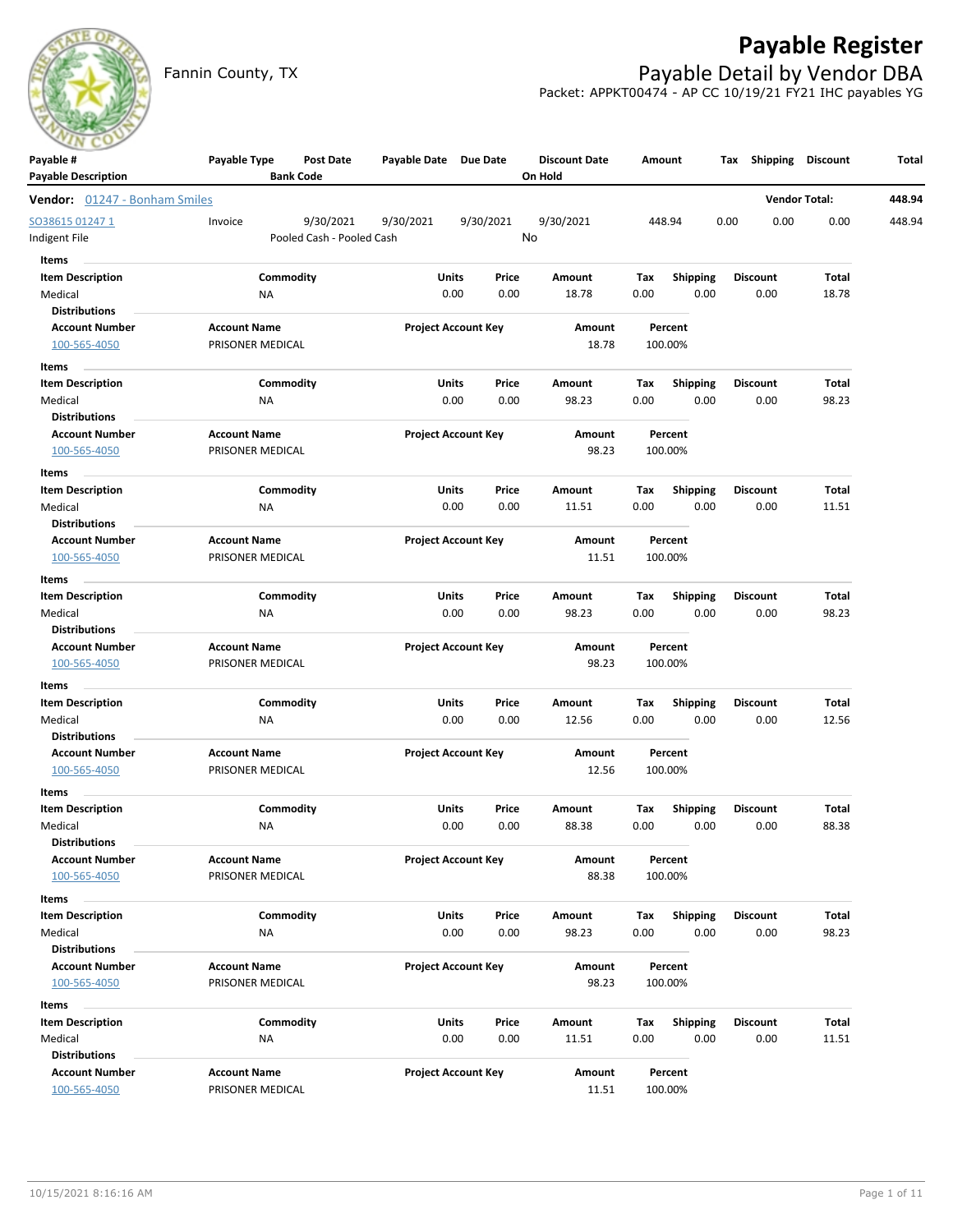| <b>Payable Register</b>                                |                                  |                           |                       |                            |                                 |             |                         |      |                       | Packet: APPKT00474 - AP CC 10/19/21 FY21 IHC payables YG |        |
|--------------------------------------------------------|----------------------------------|---------------------------|-----------------------|----------------------------|---------------------------------|-------------|-------------------------|------|-----------------------|----------------------------------------------------------|--------|
| Payable #<br><b>Payable Description</b>                | Payable Type<br><b>Bank Code</b> | <b>Post Date</b>          | Payable Date Due Date |                            | <b>Discount Date</b><br>On Hold | Amount      |                         |      | Tax Shipping Discount |                                                          | Total  |
| Items                                                  |                                  |                           | Units                 | Price                      |                                 |             |                         |      | <b>Discount</b>       | Total                                                    |        |
| <b>Item Description</b><br>Medical                     | Commodity<br>NA                  |                           | 0.00                  | 0.00                       | Amount<br>11.51                 | Tax<br>0.00 | <b>Shipping</b><br>0.00 |      | 0.00                  | 11.51                                                    |        |
| <b>Distributions</b>                                   |                                  |                           |                       |                            |                                 |             |                         |      |                       |                                                          |        |
| <b>Account Number</b>                                  | <b>Account Name</b>              |                           |                       | <b>Project Account Key</b> | Amount                          | Percent     |                         |      |                       |                                                          |        |
| 100-565-4050                                           | PRISONER MEDICAL                 |                           |                       |                            | 11.51                           | 100.00%     |                         |      |                       |                                                          |        |
| <b>Vendor: 00733 - COMMUNITY HEALTH SERVICE AGENCY</b> |                                  |                           |                       |                            |                                 |             |                         |      |                       | <b>Vendor Total:</b>                                     | 277.85 |
| 190609 00733 11                                        | Invoice                          | 9/30/2021                 | 9/30/2021             | 9/30/2021                  | 9/30/2021                       | 36.19       |                         | 0.00 | 0.00                  | 0.00                                                     | 36.19  |
| Indigent File                                          |                                  | Pooled Cash - Pooled Cash |                       |                            | No                              |             |                         |      |                       |                                                          |        |
| Items                                                  |                                  |                           |                       |                            |                                 |             |                         |      |                       |                                                          |        |
| <b>Item Description</b>                                | Commodity                        |                           | Units                 | Price                      | Amount                          | Tax         | <b>Shipping</b>         |      | <b>Discount</b>       | Total                                                    |        |
| Medical                                                | ΝA                               |                           | 0.00                  | 0.00                       | 33.27                           | 0.00        | 0.00                    |      | 0.00                  | 33.27                                                    |        |
| <b>Distributions</b>                                   |                                  |                           |                       |                            |                                 |             |                         |      |                       |                                                          |        |
| <b>Account Number</b>                                  | <b>Account Name</b>              |                           |                       | <b>Project Account Key</b> | Amount                          | Percent     |                         |      |                       |                                                          |        |
| 100-645-4110                                           | PHYSICIAN, NON-EMERGENCY         |                           |                       |                            | 33.27                           | 100.00%     |                         |      |                       |                                                          |        |
| Items                                                  |                                  |                           |                       |                            |                                 |             |                         |      |                       |                                                          |        |
| <b>Item Description</b>                                | Commodity                        |                           | Units                 | Price                      | Amount                          | Tax         | <b>Shipping</b>         |      | <b>Discount</b>       | Total                                                    |        |
| Medical                                                | <b>NA</b>                        |                           | 0.00                  | 0.00                       | 2.92                            | 0.00        | 0.00                    |      | 0.00                  | 2.92                                                     |        |
| <b>Distributions</b>                                   |                                  |                           |                       |                            |                                 |             |                         |      |                       |                                                          |        |
| <b>Account Number</b>                                  | <b>Account Name</b>              |                           |                       | <b>Project Account Key</b> | Amount                          | Percent     |                         |      |                       |                                                          |        |
| 100-645-4110                                           | PHYSICIAN, NON-EMERGENCY         |                           |                       |                            | 2.92                            | 100.00%     |                         |      |                       |                                                          |        |
| 210118 00733 6                                         | Invoice                          | 9/30/2021                 | 9/30/2021             | 9/30/2021                  | 9/30/2021                       | 51.20       |                         | 0.00 | 0.00                  | 0.00                                                     | 51.20  |
| Indigent File                                          |                                  | Pooled Cash - Pooled Cash |                       |                            | No                              |             |                         |      |                       |                                                          |        |
| Items                                                  |                                  |                           |                       |                            |                                 |             |                         |      |                       |                                                          |        |
| <b>Item Description</b>                                | Commodity                        |                           | Units                 | Price                      | Amount                          | Tax         | <b>Shipping</b>         |      | <b>Discount</b>       | Total                                                    |        |
| Medical                                                | NA                               |                           | 0.00                  | 0.00                       | 33.27                           | 0.00        | 0.00                    |      | 0.00                  | 33.27                                                    |        |
| <b>Distributions</b>                                   |                                  |                           |                       |                            |                                 |             |                         |      |                       |                                                          |        |
| <b>Account Number</b>                                  | <b>Account Name</b>              |                           |                       | <b>Project Account Key</b> | Amount                          | Percent     |                         |      |                       |                                                          |        |
| 100-645-4110                                           | PHYSICIAN, NON-EMERGENCY         |                           |                       |                            | 33.27                           | 100.00%     |                         |      |                       |                                                          |        |
| Items                                                  |                                  |                           |                       |                            |                                 |             |                         |      |                       |                                                          |        |
| <b>Item Description</b>                                | Commodity                        |                           | Units                 | Price                      | Amount                          | Tax         | <b>Shipping</b>         |      | <b>Discount</b>       | <b>Total</b>                                             |        |
| Medical                                                | ΝA                               |                           | 0.00                  | 0.00                       | 17.93                           | 0.00        | 0.00                    |      | 0.00                  | 17.93                                                    |        |
| <b>Distributions</b>                                   |                                  |                           |                       |                            |                                 |             |                         |      |                       |                                                          |        |
| <b>Account Number</b>                                  | <b>Account Name</b>              |                           |                       | <b>Project Account Key</b> | Amount                          | Percent     |                         |      |                       |                                                          |        |
| 100-645-4110                                           | PHYSICIAN, NON-EMERGENCY         |                           |                       |                            | 17.93                           | 100.00%     |                         |      |                       |                                                          |        |
| 210324 00733 7                                         | Invoice                          | 9/30/2021                 | 9/30/2021             | 9/30/2021                  | 9/30/2021                       | 51.20       |                         | 0.00 | 0.00                  | 0.00                                                     | 51.20  |
| Indigent File                                          |                                  | Pooled Cash - Pooled Cash |                       |                            | No                              |             |                         |      |                       |                                                          |        |
| Items                                                  |                                  |                           |                       |                            |                                 |             |                         |      |                       |                                                          |        |
| <b>Item Description</b>                                | Commodity                        |                           | Units                 | Price                      | Amount                          | Tax         | <b>Shipping</b>         |      | <b>Discount</b>       | Total                                                    |        |
| Medical                                                | NA                               |                           | 0.00                  | 0.00                       | 33.27                           | 0.00        | 0.00                    |      | 0.00                  | 33.27                                                    |        |
| <b>Distributions</b>                                   |                                  |                           |                       |                            |                                 |             |                         |      |                       |                                                          |        |
| <b>Account Number</b>                                  | <b>Account Name</b>              |                           |                       | <b>Project Account Key</b> | Amount                          | Percent     |                         |      |                       |                                                          |        |
| 100-645-4110                                           | PHYSICIAN, NON-EMERGENCY         |                           |                       |                            | 33.27                           | 100.00%     |                         |      |                       |                                                          |        |
| Items                                                  |                                  |                           |                       |                            |                                 |             |                         |      |                       |                                                          |        |
| <b>Item Description</b>                                | Commodity                        |                           | Units                 | Price                      | Amount                          | Tax         | <b>Shipping</b>         |      | <b>Discount</b>       | Total                                                    |        |
| Medical                                                | NA                               |                           | 0.00                  | 0.00                       | 17.93                           | 0.00        | 0.00                    |      | 0.00                  | 17.93                                                    |        |
| <b>Distributions</b>                                   |                                  |                           |                       |                            |                                 |             |                         |      |                       |                                                          |        |
| <b>Account Number</b>                                  | <b>Account Name</b>              |                           |                       | <b>Project Account Key</b> | Amount                          | Percent     |                         |      |                       |                                                          |        |
| 100-645-4110                                           | PHYSICIAN, NON-EMERGENCY         |                           |                       |                            | 17.93                           | 100.00%     |                         |      |                       |                                                          |        |
| 210425 00733 4                                         | Invoice                          | 9/30/2021                 | 9/30/2021             | 9/30/2021                  | 9/30/2021                       | 13.22       |                         | 0.00 | 0.00                  | 0.00                                                     | 13.22  |
| Indigent File                                          |                                  | Pooled Cash - Pooled Cash |                       |                            | No                              |             |                         |      |                       |                                                          |        |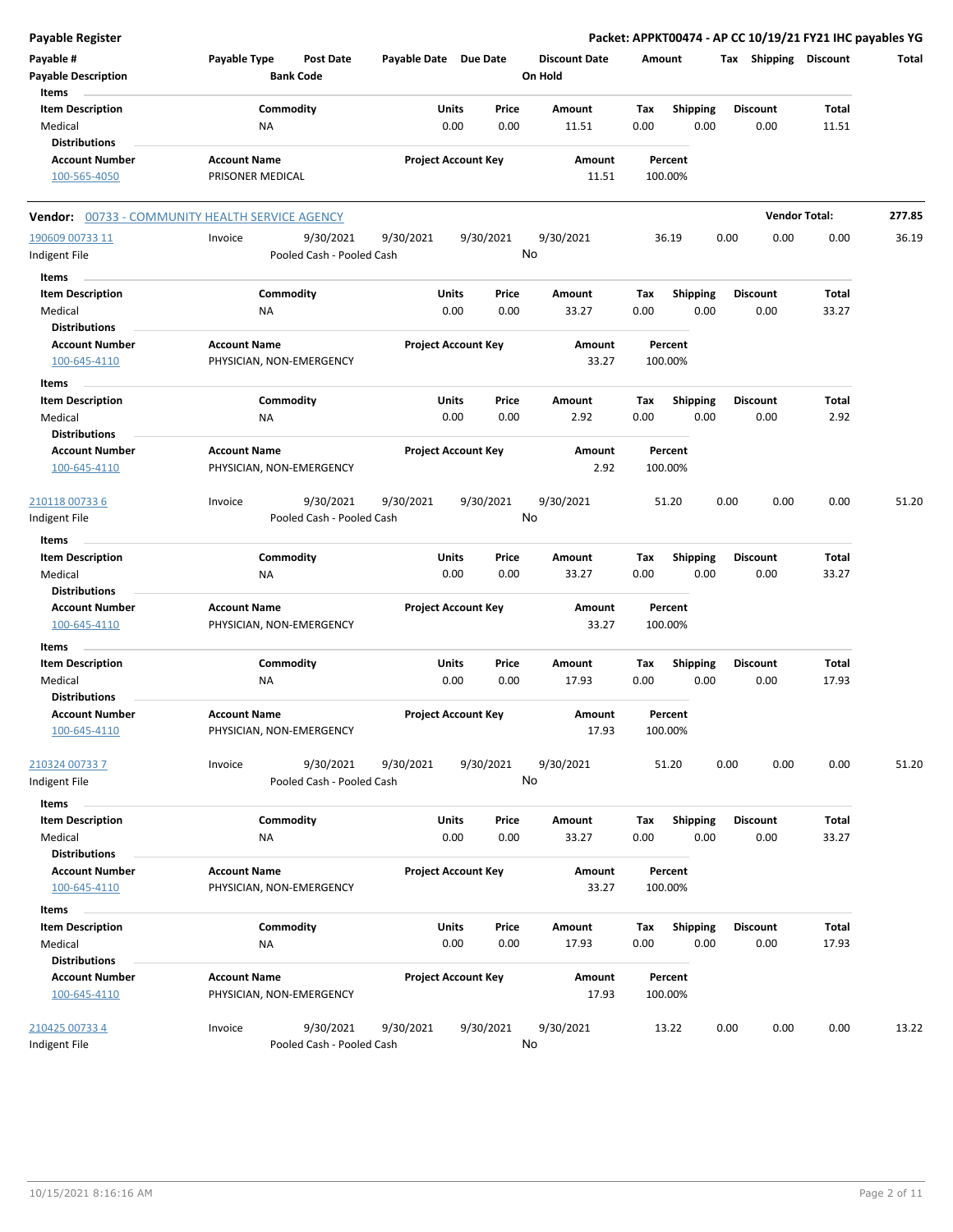| Payable Register                      |                                                 |                            |           |                      | Packet: APPKT00474 - AP CC 10/19/21 FY21 IHC payables YG |      |                       |                      |          |
|---------------------------------------|-------------------------------------------------|----------------------------|-----------|----------------------|----------------------------------------------------------|------|-----------------------|----------------------|----------|
| Payable #                             | Payable Type<br><b>Post Date</b>                | Payable Date Due Date      |           | <b>Discount Date</b> | Amount                                                   |      | Tax Shipping Discount |                      | Total    |
| <b>Payable Description</b>            | <b>Bank Code</b>                                |                            |           | On Hold              |                                                          |      |                       |                      |          |
| Items                                 |                                                 |                            |           |                      |                                                          |      |                       |                      |          |
| <b>Item Description</b>               | Commodity                                       | Units                      | Price     | Amount               | Shipping<br>Tax                                          |      | <b>Discount</b>       | <b>Total</b>         |          |
| Medical                               | ΝA                                              | 0.00                       | 0.00      | 13.22                | 0.00                                                     | 0.00 | 0.00                  | 13.22                |          |
| <b>Distributions</b>                  |                                                 |                            |           |                      |                                                          |      |                       |                      |          |
| <b>Account Number</b>                 | <b>Account Name</b>                             | <b>Project Account Key</b> |           | Amount               | Percent                                                  |      |                       |                      |          |
| 100-645-4110                          | PHYSICIAN, NON-EMERGENCY                        |                            |           | 13.22                | 100.00%                                                  |      |                       |                      |          |
| 210638 00733 3                        | 9/30/2021<br>Invoice                            | 9/30/2021                  | 9/30/2021 | 9/30/2021            | 51.20                                                    | 0.00 | 0.00                  | 0.00                 | 51.20    |
| Indigent File                         | Pooled Cash - Pooled Cash                       |                            |           | No                   |                                                          |      |                       |                      |          |
| Items                                 |                                                 |                            |           |                      |                                                          |      |                       |                      |          |
| <b>Item Description</b>               | Commodity                                       | Units                      | Price     | Amount               | Tax<br><b>Shipping</b>                                   |      | <b>Discount</b>       | Total                |          |
| Medical                               | ΝA                                              | 0.00                       | 0.00      | 33.27                | 0.00                                                     | 0.00 | 0.00                  | 33.27                |          |
| <b>Distributions</b>                  |                                                 |                            |           |                      |                                                          |      |                       |                      |          |
| <b>Account Number</b>                 | <b>Account Name</b>                             | <b>Project Account Key</b> |           | Amount               | Percent                                                  |      |                       |                      |          |
| 100-645-4110                          | PHYSICIAN, NON-EMERGENCY                        |                            |           | 33.27                | 100.00%                                                  |      |                       |                      |          |
| Items                                 |                                                 |                            |           |                      |                                                          |      |                       |                      |          |
| <b>Item Description</b>               | Commodity                                       | Units                      | Price     | <b>Amount</b>        | <b>Shipping</b><br>Tax                                   |      | <b>Discount</b>       | Total                |          |
| Medical                               | ΝA                                              | 0.00                       | 0.00      | 17.93                | 0.00                                                     | 0.00 | 0.00                  | 17.93                |          |
| <b>Distributions</b>                  |                                                 |                            |           |                      |                                                          |      |                       |                      |          |
| <b>Account Number</b>                 | <b>Account Name</b>                             | <b>Project Account Key</b> |           | Amount               | Percent                                                  |      |                       |                      |          |
| 100-645-4110                          | PHYSICIAN, NON-EMERGENCY                        |                            |           | 17.93                | 100.00%                                                  |      |                       |                      |          |
| 220901 00733 1                        | 9/30/2021<br>Invoice                            | 9/30/2021                  | 9/30/2021 | 9/30/2021            | 74.84                                                    | 0.00 | 0.00                  | 0.00                 | 74.84    |
| Indigent File                         | Pooled Cash - Pooled Cash                       |                            |           | No                   |                                                          |      |                       |                      |          |
|                                       |                                                 |                            |           |                      |                                                          |      |                       |                      |          |
| Items                                 |                                                 |                            |           |                      |                                                          |      |                       |                      |          |
| <b>Item Description</b>               | Commodity                                       | Units                      | Price     | Amount               | <b>Shipping</b><br>Tax                                   |      | <b>Discount</b>       | Total                |          |
| Medical                               | ΝA                                              | 0.00                       | 0.00      | 74.84                | 0.00                                                     | 0.00 | 0.00                  | 74.84                |          |
| <b>Distributions</b>                  |                                                 |                            |           |                      |                                                          |      |                       |                      |          |
| <b>Account Number</b><br>100-645-4110 | <b>Account Name</b><br>PHYSICIAN, NON-EMERGENCY | <b>Project Account Key</b> |           | Amount<br>74.84      | Percent<br>100.00%                                       |      |                       |                      |          |
| Vendor: 00965 - DATA RX MANAGEMENT    |                                                 |                            |           |                      |                                                          |      |                       | <b>Vendor Total:</b> | 1,497.94 |
| 170902 00965 63                       | 9/30/2021<br>Invoice                            | 9/30/2021                  | 9/30/2021 | 9/30/2021            | 15.45                                                    | 0.00 | 0.00                  | 0.00                 | 15.45    |
|                                       | Pooled Cash - Pooled Cash                       |                            |           | No                   |                                                          |      |                       |                      |          |
| Indigent File                         |                                                 |                            |           |                      |                                                          |      |                       |                      |          |
| Items                                 |                                                 |                            |           |                      |                                                          |      |                       |                      |          |
| <b>Item Description</b>               | Commodity                                       | Units                      | Price     | Amount               | Tax<br><b>Shipping</b>                                   |      | <b>Discount</b>       | Total                |          |
| Medical                               | NA                                              | 0.00                       | 0.00      | 15.45                | 0.00                                                     | 0.00 | 0.00                  | 15.45                |          |
| <b>Distributions</b>                  |                                                 |                            |           |                      |                                                          |      |                       |                      |          |
| <b>Account Number</b><br>100-645-4120 | <b>Account Name</b><br>PRESCRIPTIONS, DRUGS     | <b>Project Account Key</b> |           | Amount<br>15.45      | Percent<br>100.00%                                       |      |                       |                      |          |
| 210118 00965 6                        | 9/30/2021<br>Invoice                            | 9/30/2021                  | 9/30/2021 | 9/30/2021            | 136.47                                                   | 0.00 | 0.00                  | 0.00                 | 136.47   |
| Indigent File                         | Pooled Cash - Pooled Cash                       |                            |           | No                   |                                                          |      |                       |                      |          |
| Items                                 |                                                 |                            |           |                      |                                                          |      |                       |                      |          |
| <b>Item Description</b>               | Commodity                                       | Units                      | Price     | Amount               | <b>Shipping</b><br>Tax                                   |      | <b>Discount</b>       | <b>Total</b>         |          |
| Medical                               | NA                                              | 0.00                       | 0.00      | 105.46               | 0.00                                                     | 0.00 | 0.00                  | 105.46               |          |
| <b>Distributions</b>                  |                                                 |                            |           |                      |                                                          |      |                       |                      |          |
| <b>Account Number</b>                 | <b>Account Name</b>                             | <b>Project Account Key</b> |           | Amount               | Percent                                                  |      |                       |                      |          |
|                                       |                                                 |                            |           |                      |                                                          |      |                       |                      |          |
| 100-645-4120                          | PRESCRIPTIONS, DRUGS                            |                            |           | 105.46               | 100.00%                                                  |      |                       |                      |          |
| Items                                 |                                                 |                            |           |                      |                                                          |      |                       |                      |          |
| <b>Item Description</b>               | Commodity                                       | Units                      | Price     | Amount               | Tax<br><b>Shipping</b>                                   |      | <b>Discount</b>       | Total                |          |
| Medical                               | NA                                              | 0.00                       | 0.00      | 31.01                | 0.00                                                     | 0.00 | 0.00                  | 31.01                |          |
| <b>Distributions</b>                  |                                                 |                            |           |                      |                                                          |      |                       |                      |          |
| <b>Account Number</b>                 | <b>Account Name</b>                             | <b>Project Account Key</b> |           | Amount               | Percent                                                  |      |                       |                      |          |
| 100-645-4120                          | PRESCRIPTIONS, DRUGS                            |                            |           | 31.01                | 100.00%                                                  |      |                       |                      |          |
| 210120 00965 6                        | 9/30/2021<br>Invoice                            | 9/30/2021                  | 9/30/2021 | 9/30/2021            | 16.78                                                    | 0.00 | 0.00                  | 0.00                 | 16.78    |
| Indigent File                         | Pooled Cash - Pooled Cash                       |                            |           | No                   |                                                          |      |                       |                      |          |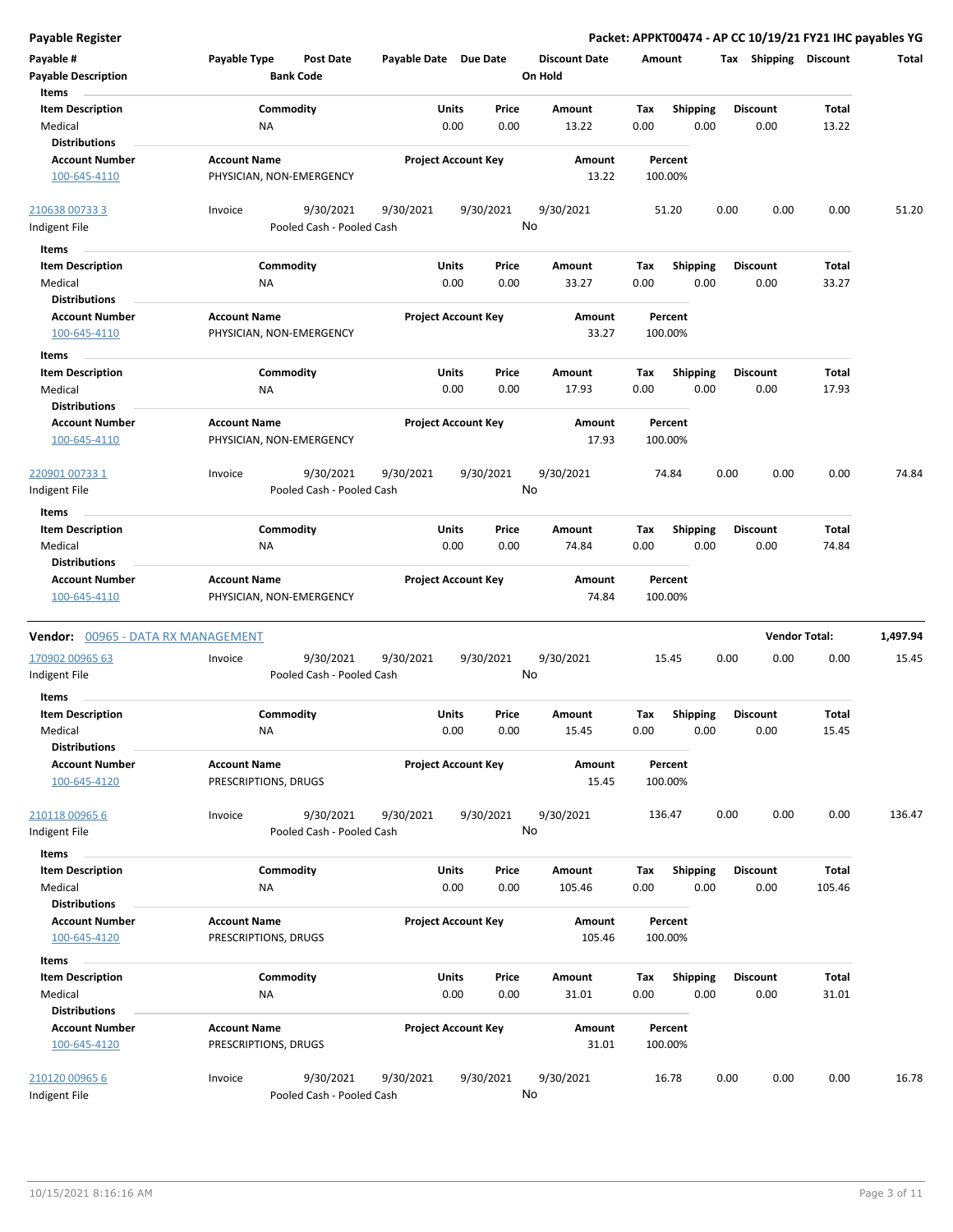| Payable #<br><b>Payable Description</b>                             | Payable Type<br>Post Date<br><b>Bank Code</b>     | Payable Date Due Date      |                 | <b>Discount Date</b><br>On Hold | Amount             |                         | Shipping<br>Tax         | <b>Discount</b> | Total  |
|---------------------------------------------------------------------|---------------------------------------------------|----------------------------|-----------------|---------------------------------|--------------------|-------------------------|-------------------------|-----------------|--------|
| Items<br><b>Item Description</b><br>Medical<br><b>Distributions</b> | Commodity<br>ΝA                                   | Units<br>0.00              | Price<br>0.00   | Amount<br>16.78                 | Tax<br>0.00        | <b>Shipping</b><br>0.00 | <b>Discount</b><br>0.00 | Total<br>16.78  |        |
| <b>Account Number</b><br>100-645-4120                               | <b>Account Name</b><br>PRESCRIPTIONS, DRUGS       | <b>Project Account Key</b> |                 | Amount<br>16.78                 | Percent<br>100.00% |                         |                         |                 |        |
| 210324 00965 10<br>Indigent File                                    | 9/30/2021<br>Invoice<br>Pooled Cash - Pooled Cash | 9/30/2021                  | 9/30/2021<br>No | 9/30/2021                       |                    | 70.22                   | 0.00<br>0.00            | 0.00            | 70.22  |
| Items                                                               |                                                   |                            |                 |                                 |                    |                         |                         |                 |        |
| <b>Item Description</b>                                             | Commodity                                         | Units                      | Price           | Amount                          | Tax                | Shipping                | <b>Discount</b>         | Total           |        |
| Medical                                                             | ΝA                                                | 0.00                       | 0.00            | 70.22                           | 0.00               | 0.00                    | 0.00                    | 70.22           |        |
| <b>Distributions</b>                                                |                                                   |                            |                 |                                 |                    |                         |                         |                 |        |
| <b>Account Number</b><br>100-645-4120                               | <b>Account Name</b><br>PRESCRIPTIONS, DRUGS       | <b>Project Account Key</b> |                 | Amount<br>70.22                 | Percent<br>100.00% |                         |                         |                 |        |
| <u>210425 00965 4</u>                                               | 9/30/2021<br>Invoice<br>Pooled Cash - Pooled Cash | 9/30/2021                  | 9/30/2021<br>No | 9/30/2021                       | 30.19              |                         | 0.00<br>0.00            | 0.00            | 30.19  |
| ndigent File                                                        |                                                   |                            |                 |                                 |                    |                         |                         |                 |        |
| <b>Items</b><br><b>Item Description</b>                             | Commodity                                         | Units                      | Price           | Amount                          | Tax                | <b>Shipping</b>         | <b>Discount</b>         | Total           |        |
| Medical<br><b>Distributions</b>                                     | NA                                                | 0.00                       | 0.00            | 30.19                           | 0.00               | 0.00                    | 0.00                    | 30.19           |        |
| <b>Account Number</b><br>100-645-4120                               | <b>Account Name</b><br>PRESCRIPTIONS, DRUGS       | <b>Project Account Key</b> |                 | Amount<br>30.19                 | Percent<br>100.00% |                         |                         |                 |        |
| 210426 00965 4<br>Indigent File                                     | 9/30/2021<br>Invoice<br>Pooled Cash - Pooled Cash | 9/30/2021                  | 9/30/2021       | 9/30/2021<br>No                 | 191.67             |                         | 0.00<br>0.00            | 0.00            | 191.67 |
| Items                                                               |                                                   |                            |                 |                                 |                    |                         |                         |                 |        |
| <b>Item Description</b>                                             | Commodity                                         | <b>Units</b>               | Price           | Amount                          | Tax                | <b>Shipping</b>         | Discount                | Total           |        |
| Medical<br><b>Distributions</b>                                     | ΝA                                                | 0.00                       | 0.00            | 107.03                          | 0.00               | 0.00                    | 0.00                    | 107.03          |        |
| <b>Account Number</b>                                               | <b>Account Name</b>                               | <b>Project Account Key</b> |                 | Amount                          | Percent            |                         |                         |                 |        |
| 100-645-4120                                                        | PRESCRIPTIONS, DRUGS                              |                            |                 | 107.03                          | 100.00%            |                         |                         |                 |        |
| Items                                                               |                                                   |                            |                 |                                 |                    |                         |                         |                 |        |
| <b>Item Description</b><br>Medical                                  | Commodity<br>ΝA                                   | Units<br>0.00              | Price<br>0.00   | Amount<br>26.34                 | Tax<br>0.00        | <b>Shipping</b><br>0.00 | <b>Discount</b><br>0.00 | Total<br>26.34  |        |
| <b>Distributions</b><br><b>Account Number</b>                       | <b>Account Name</b>                               | <b>Project Account Key</b> |                 | Amount                          | Percent            |                         |                         |                 |        |
| 100-645-4120                                                        | PRESCRIPTIONS, DRUGS                              |                            |                 | 26.34                           | 100.00%            |                         |                         |                 |        |
| Items                                                               |                                                   |                            |                 |                                 |                    |                         |                         |                 |        |
| <b>Item Description</b><br>Medical<br><b>Distributions</b>          | Commodity<br><b>NA</b>                            | Units<br>0.00              | Price<br>0.00   | Amount<br>58.30                 | Tax<br>0.00        | Shipping<br>0.00        | <b>Discount</b><br>0.00 | Total<br>58.30  |        |
| <b>Account Number</b><br>100-645-4120                               | <b>Account Name</b><br>PRESCRIPTIONS, DRUGS       | <b>Project Account Key</b> |                 | Amount<br>58.30                 | Percent<br>100.00% |                         |                         |                 |        |
| 210427 00965 5<br>Indigent File                                     | 9/30/2021<br>Invoice<br>Pooled Cash - Pooled Cash | 9/30/2021                  | 9/30/2021       | 9/30/2021<br>No                 | 561.24             |                         | 0.00<br>0.00            | 0.00            | 561.24 |
| Items                                                               |                                                   |                            |                 |                                 |                    |                         |                         |                 |        |
| <b>Item Description</b>                                             | Commodity                                         | Units                      | Price           | Amount                          | Tax                | <b>Shipping</b>         | <b>Discount</b>         | Total           |        |
| Medical<br><b>Distributions</b>                                     | ΝA                                                | 0.00                       | 0.00            | 187.08                          | 0.00               | 0.00                    | 0.00                    | 187.08          |        |
| <b>Account Number</b><br>100-645-4120                               | <b>Account Name</b><br>PRESCRIPTIONS, DRUGS       | <b>Project Account Key</b> |                 | Amount<br>187.08                | Percent<br>100.00% |                         |                         |                 |        |
| Items                                                               |                                                   |                            |                 |                                 |                    |                         |                         |                 |        |
| <b>Item Description</b>                                             | Commodity                                         | Units                      | Price           | Amount                          | Tax                | <b>Shipping</b>         | <b>Discount</b>         | Total           |        |
| Medical<br><b>Distributions</b>                                     | NA                                                | 0.00                       | 0.00            | 187.08                          | 0.00               | 0.00                    | 0.00                    | 187.08          |        |
| <b>Account Number</b>                                               | <b>Account Name</b>                               | <b>Project Account Key</b> |                 | Amount                          | Percent            |                         |                         |                 |        |
| 100-645-4120                                                        | PRESCRIPTIONS, DRUGS                              |                            |                 | 187.08                          | 100.00%            |                         |                         |                 |        |

**Payable Register Packet: APPKT00474 - AP CC 10/19/21 FY21 IHC payables YG**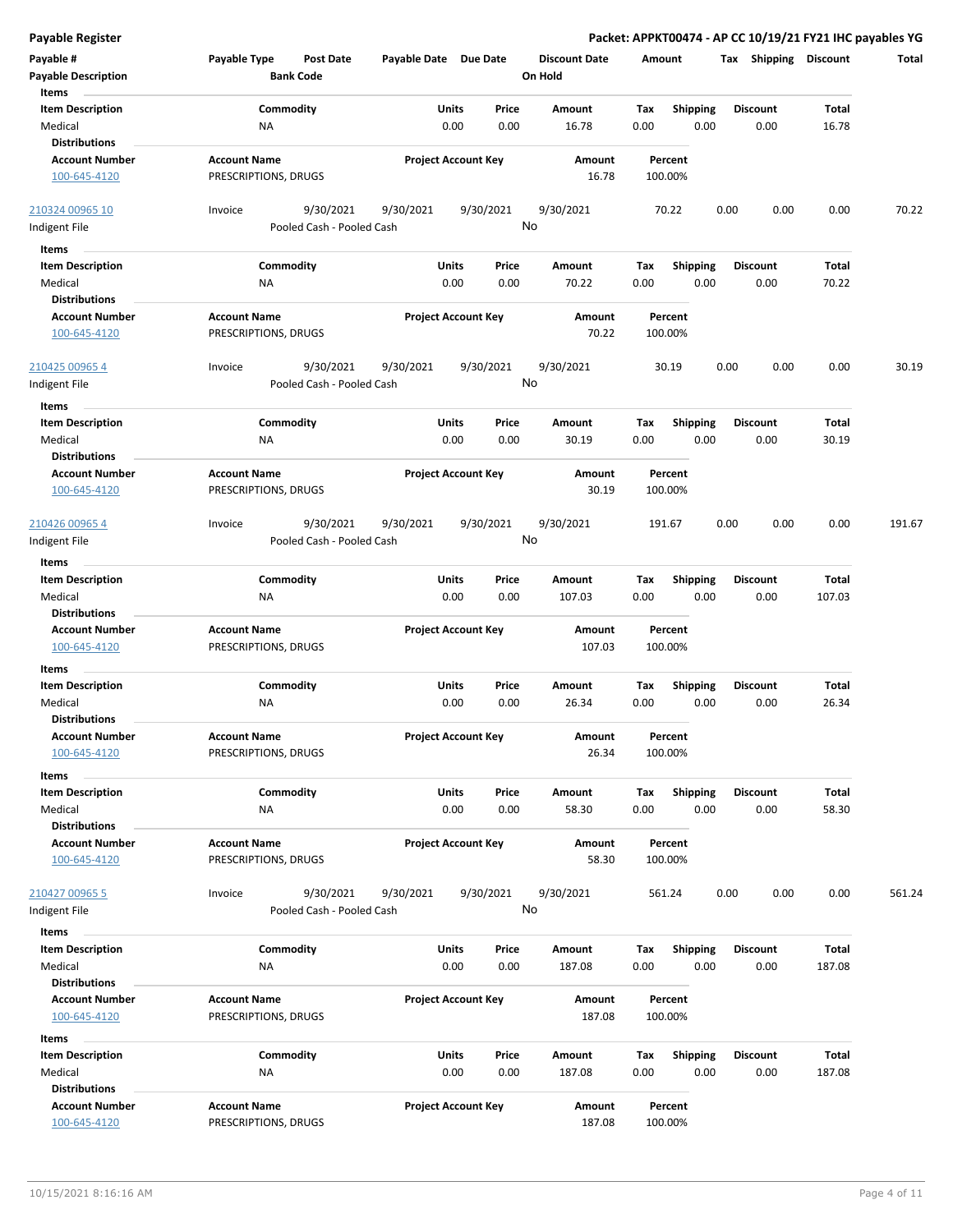| <b>Payable Register</b>                                             |                                                      |                            |               |                                 |                                        | Packet: APPKT00474 - AP CC 10/19/21 FY21 IHC payables YG |                 |        |
|---------------------------------------------------------------------|------------------------------------------------------|----------------------------|---------------|---------------------------------|----------------------------------------|----------------------------------------------------------|-----------------|--------|
| Payable #<br><b>Payable Description</b>                             | Payable Type<br><b>Post Date</b><br><b>Bank Code</b> | Payable Date Due Date      |               | <b>Discount Date</b><br>On Hold | Amount                                 | Tax Shipping Discount                                    |                 | Total  |
| Items<br><b>Item Description</b><br>Medical<br><b>Distributions</b> | Commodity<br>NA                                      | Units<br>0.00              | Price<br>0.00 | Amount<br>187.08                | Tax<br><b>Shipping</b><br>0.00<br>0.00 | <b>Discount</b><br>0.00                                  | Total<br>187.08 |        |
| <b>Account Number</b><br>100-645-4120                               | <b>Account Name</b><br>PRESCRIPTIONS, DRUGS          | <b>Project Account Key</b> |               | Amount<br>187.08                | Percent<br>100.00%                     |                                                          |                 |        |
| 210631 00965 2<br>Indigent File                                     | 9/30/2021<br>Invoice<br>Pooled Cash - Pooled Cash    | 9/30/2021                  | 9/30/2021     | 9/30/2021<br>No                 | 129.37                                 | 0.00<br>0.00                                             | 0.00            | 129.37 |
| Items                                                               |                                                      |                            |               |                                 |                                        |                                                          |                 |        |
| <b>Item Description</b><br>Medical<br><b>Distributions</b>          | Commodity<br>ΝA                                      | Units<br>0.00              | Price<br>0.00 | Amount<br>129.37                | <b>Shipping</b><br>Tax<br>0.00<br>0.00 | <b>Discount</b><br>0.00                                  | Total<br>129.37 |        |
| <b>Account Number</b><br>100-645-4120                               | <b>Account Name</b><br>PRESCRIPTIONS, DRUGS          | <b>Project Account Key</b> |               | Amount<br>129.37                | Percent<br>100.00%                     |                                                          |                 |        |
| 210636 00965 1<br>Indigent File                                     | 9/30/2021<br>Invoice<br>Pooled Cash - Pooled Cash    | 9/30/2021                  | 9/30/2021     | 9/30/2021<br>No                 | 90.18                                  | 0.00<br>0.00                                             | 0.00            | 90.18  |
| Items<br><b>Item Description</b><br>Medical                         | Commodity<br>NA                                      | Units<br>0.00              | Price<br>0.00 | <b>Amount</b><br>10.24          | <b>Shipping</b><br>Tax<br>0.00<br>0.00 | <b>Discount</b><br>0.00                                  | Total<br>10.24  |        |
| <b>Distributions</b><br><b>Account Number</b><br>100-645-4120       | <b>Account Name</b><br>PRESCRIPTIONS, DRUGS          | <b>Project Account Key</b> |               | Amount<br>10.24                 | Percent<br>100.00%                     |                                                          |                 |        |
| Items                                                               |                                                      |                            |               |                                 |                                        |                                                          |                 |        |
| <b>Item Description</b><br>Medical<br><b>Distributions</b>          | Commodity<br>NA                                      | Units<br>0.00              | Price<br>0.00 | Amount<br>40.66                 | Tax<br><b>Shipping</b><br>0.00<br>0.00 | <b>Discount</b><br>0.00                                  | Total<br>40.66  |        |
| <b>Account Number</b><br>100-645-4120                               | <b>Account Name</b><br>PRESCRIPTIONS, DRUGS          | <b>Project Account Key</b> |               | Amount<br>40.66                 | Percent<br>100.00%                     |                                                          |                 |        |
| Items                                                               |                                                      |                            |               |                                 |                                        |                                                          |                 |        |
| <b>Item Description</b><br>Medical<br><b>Distributions</b>          | Commodity<br>NA                                      | Units<br>0.00              | Price<br>0.00 | Amount<br>39.28                 | Tax<br><b>Shipping</b><br>0.00<br>0.00 | <b>Discount</b><br>0.00                                  | Total<br>39.28  |        |
| <b>Account Number</b><br>100-645-4120                               | <b>Account Name</b><br>PRESCRIPTIONS, DRUGS          | <b>Project Account Key</b> |               | Amount<br>39.28                 | Percent<br>100.00%                     |                                                          |                 |        |
| 210840 00965 2<br>Indigent File                                     | 9/30/2021<br>Invoice<br>Pooled Cash - Pooled Cash    | 9/30/2021                  | 9/30/2021     | 9/30/2021<br>No                 | 40.26                                  | 0.00<br>0.00                                             | 0.00            | 40.26  |
| Items<br><b>Item Description</b><br>Medical<br><b>Distributions</b> | Commodity<br>ΝA                                      | Units<br>0.00              | Price<br>0.00 | Amount<br>40.26                 | <b>Shipping</b><br>Tax<br>0.00<br>0.00 | <b>Discount</b><br>0.00                                  | Total<br>40.26  |        |
| <b>Account Number</b><br>100-645-4120                               | <b>Account Name</b><br>PRESCRIPTIONS, DRUGS          | <b>Project Account Key</b> |               | Amount<br>40.26                 | Percent<br>100.00%                     |                                                          |                 |        |
| 220901 00965 1<br>Indigent File                                     | 9/30/2021<br>Invoice<br>Pooled Cash - Pooled Cash    | 9/30/2021                  | 9/30/2021     | 9/30/2021<br>No                 | 206.78                                 | 0.00<br>0.00                                             | 0.00            | 206.78 |
| Items                                                               |                                                      |                            |               |                                 |                                        |                                                          |                 |        |
| <b>Item Description</b><br>Medical<br><b>Distributions</b>          | Commodity<br>NA                                      | Units<br>0.00              | Price<br>0.00 | Amount<br>28.74                 | Shipping<br>Tax<br>0.00<br>0.00        | <b>Discount</b><br>0.00                                  | Total<br>28.74  |        |
| <b>Account Number</b><br>100-645-4120                               | <b>Account Name</b><br>PRESCRIPTIONS, DRUGS          | <b>Project Account Key</b> |               | Amount<br>28.74                 | Percent<br>100.00%                     |                                                          |                 |        |
| Items<br><b>Item Description</b>                                    | Commodity                                            | Units                      | Price         | Amount                          | Tax                                    | <b>Discount</b>                                          | Total           |        |
| Medical<br><b>Distributions</b>                                     | NA                                                   | 0.00                       | 0.00          | 74.86                           | <b>Shipping</b><br>0.00<br>0.00        | 0.00                                                     | 74.86           |        |
| <b>Account Number</b><br>100-645-4120                               | <b>Account Name</b><br>PRESCRIPTIONS, DRUGS          | <b>Project Account Key</b> |               | Amount<br>74.86                 | Percent<br>100.00%                     |                                                          |                 |        |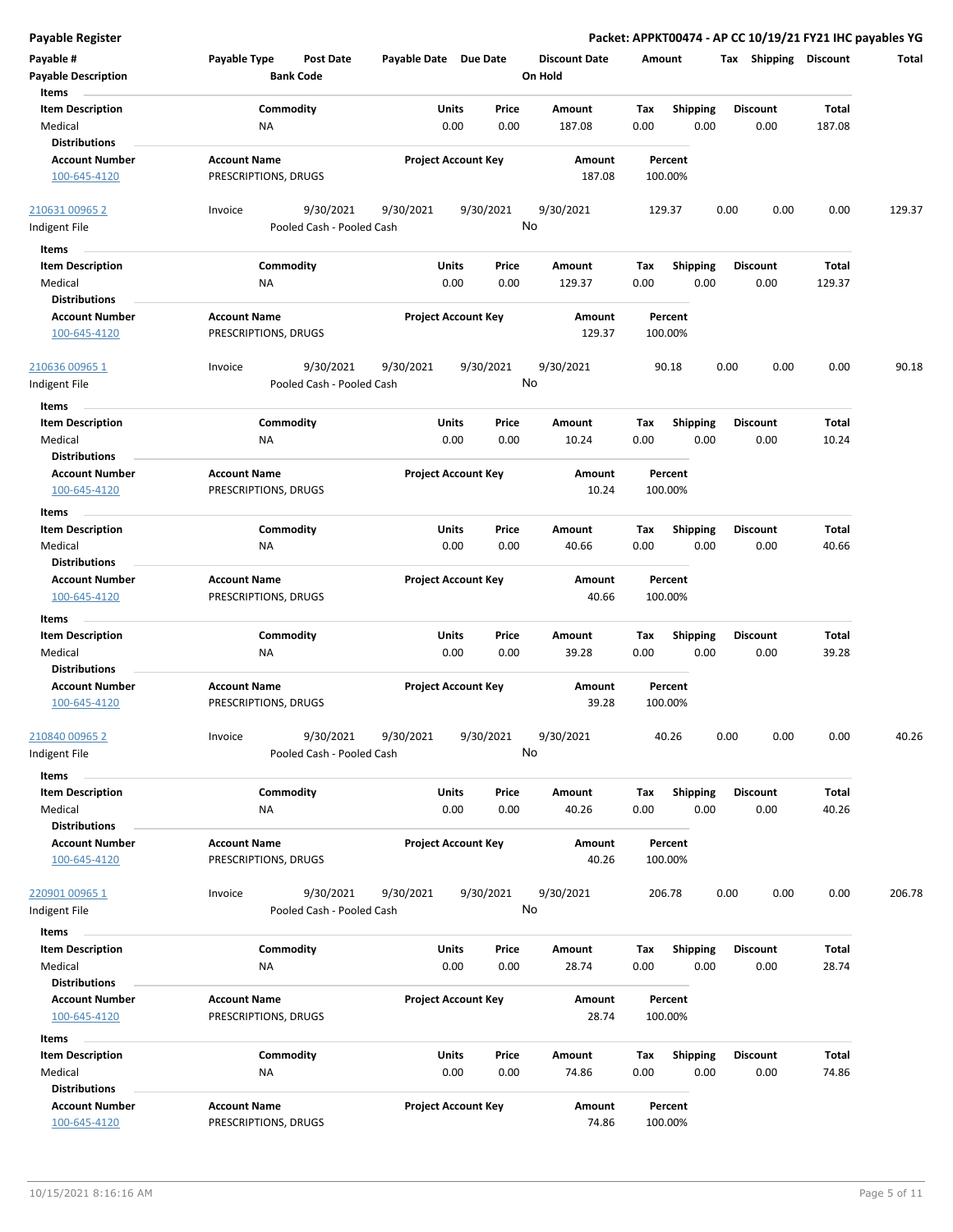**Payable Register Packet: APPKT00474 - AP CC 10/19/21 FY21 IHC payables YG**

| Payable #                             | Payable Type<br><b>Post Date</b>                            | Payable Date Due Date |                                | <b>Discount Date</b> | Amount             |                         | Shipping<br>Tax         | <b>Discount</b>       | Total  |
|---------------------------------------|-------------------------------------------------------------|-----------------------|--------------------------------|----------------------|--------------------|-------------------------|-------------------------|-----------------------|--------|
| <b>Payable Description</b>            | <b>Bank Code</b>                                            |                       |                                | On Hold              |                    |                         |                         |                       |        |
| Items                                 |                                                             |                       |                                |                      |                    |                         |                         |                       |        |
| <b>Item Description</b><br>Medical    | Commodity<br>NA                                             |                       | Units<br>Price<br>0.00<br>0.00 | Amount<br>68.43      | Tax<br>0.00        | <b>Shipping</b><br>0.00 | <b>Discount</b><br>0.00 | <b>Total</b><br>68.43 |        |
| <b>Distributions</b>                  |                                                             |                       |                                |                      |                    |                         |                         |                       |        |
| <b>Account Number</b>                 | <b>Account Name</b>                                         |                       | <b>Project Account Key</b>     | Amount               | Percent            |                         |                         |                       |        |
| 100-645-4120                          | PRESCRIPTIONS, DRUGS                                        |                       |                                | 68.43                | 100.00%            |                         |                         |                       |        |
| Items                                 |                                                             |                       |                                |                      |                    |                         |                         |                       |        |
| <b>Item Description</b>               | Commodity                                                   |                       | Units<br>Price                 | Amount               | Tax                | Shipping                | <b>Discount</b>         | Total                 |        |
| Medical<br><b>Distributions</b>       | NA                                                          |                       | 0.00<br>0.00                   | 4.93                 | 0.00               | 0.00                    | 0.00                    | 4.93                  |        |
| <b>Account Number</b>                 | <b>Account Name</b>                                         |                       | <b>Project Account Key</b>     | Amount               | Percent            |                         |                         |                       |        |
| 100-645-4090                          | <b>DIABETIC SUPPLIES</b>                                    |                       |                                | 4.93                 | 100.00%            |                         |                         |                       |        |
| Items                                 |                                                             |                       |                                |                      |                    |                         |                         |                       |        |
| <b>Item Description</b>               | Commodity                                                   |                       | Units<br>Price                 | Amount               | Tax                | <b>Shipping</b>         | <b>Discount</b>         | Total                 |        |
| Medical                               | NA                                                          |                       | 0.00<br>0.00                   | 29.82                | 0.00               | 0.00                    | 0.00                    | 29.82                 |        |
| <b>Distributions</b>                  |                                                             |                       |                                |                      |                    |                         |                         |                       |        |
| <b>Account Number</b>                 | <b>Account Name</b>                                         |                       | <b>Project Account Key</b>     | Amount               | Percent            |                         |                         |                       |        |
| 100-645-4090                          | <b>DIABETIC SUPPLIES</b>                                    |                       |                                | 29.82                | 100.00%            |                         |                         |                       |        |
| <u>930026 00965 91</u>                | 9/30/2021<br>Invoice                                        | 9/30/2021             | 9/30/2021                      | 9/30/2021            | 9.33               |                         | 0.00<br>0.00            | 0.00                  | 9.33   |
| Indigent File                         | Pooled Cash - Pooled Cash                                   |                       |                                | No                   |                    |                         |                         |                       |        |
| Items                                 |                                                             |                       |                                |                      |                    |                         |                         |                       |        |
| <b>Item Description</b>               | Commodity                                                   |                       | Units<br>Price                 | Amount               | Tax                | Shipping                | <b>Discount</b>         | Total                 |        |
| Medical                               | NA                                                          |                       | 0.00<br>0.00                   | 9.33                 | 0.00               | 0.00                    | 0.00                    | 9.33                  |        |
| <b>Distributions</b>                  |                                                             |                       |                                |                      |                    |                         |                         |                       |        |
| <b>Account Number</b><br>100-645-4090 | <b>Account Name</b><br><b>DIABETIC SUPPLIES</b>             |                       | <b>Project Account Key</b>     | Amount<br>9.33       | Percent<br>100.00% |                         |                         |                       |        |
|                                       |                                                             |                       |                                |                      |                    |                         |                         |                       |        |
|                                       | Vendor: 01254 - Hunt Regional Medical Partners Specialists  |                       |                                |                      |                    |                         | <b>Vendor Total:</b>    |                       | 79.62  |
| 210631 01254 1                        | 9/30/2021<br>Invoice                                        | 9/30/2021             | 9/30/2021                      | 9/30/2021            | 79.62              |                         | 0.00<br>0.00            | 0.00                  | 79.62  |
| Indigent File                         | Pooled Cash - Pooled Cash                                   |                       |                                | No                   |                    |                         |                         |                       |        |
| Items                                 |                                                             |                       |                                |                      |                    |                         |                         |                       |        |
| <b>Item Description</b>               | Commodity                                                   |                       | Units<br>Price                 | Amount               | Tax                | Shipping                | <b>Discount</b>         | Total                 |        |
| Medical                               | <b>NA</b>                                                   |                       | 0.00<br>0.00                   | 79.62                | 0.00               | 0.00                    | 0.00                    | 79.62                 |        |
| <b>Distributions</b>                  |                                                             |                       |                                |                      |                    |                         |                         |                       |        |
| <b>Account Number</b><br>100-645-4110 | <b>Account Name</b><br>PHYSICIAN, NON-EMERGENCY             |                       | <b>Project Account Key</b>     | Amount<br>79.62      | Percent<br>100.00% |                         |                         |                       |        |
|                                       | <b>Vendor:</b> 01231 - North Texas Comprehensive Cardiology |                       |                                |                      |                    |                         | <b>Vendor Total:</b>    |                       | 33.27  |
| 170305 01231 7                        | Invoice<br>9/30/2021                                        | 9/30/2021             | 9/30/2021                      | 9/30/2021            | 33.27              |                         | 0.00<br>0.00            | 0.00                  | 33.27  |
| Indigent File                         | Pooled Cash - Pooled Cash                                   |                       |                                | No                   |                    |                         |                         |                       |        |
| Items                                 |                                                             |                       |                                |                      |                    |                         |                         |                       |        |
| <b>Item Description</b>               | Commodity                                                   |                       | Units<br>Price                 | Amount               | Tax                | <b>Shipping</b>         | <b>Discount</b>         | Total                 |        |
| Medical<br><b>Distributions</b>       | ΝA                                                          |                       | 0.00<br>0.00                   | 33.27                | 0.00               | 0.00                    | 0.00                    | 33.27                 |        |
| <b>Account Number</b>                 | <b>Account Name</b>                                         |                       | <b>Project Account Key</b>     | Amount               | Percent            |                         |                         |                       |        |
| 100-645-4110                          | PHYSICIAN, NON-EMERGENCY                                    |                       |                                | 33.27                | 100.00%            |                         |                         |                       |        |
|                                       | <b>Vendor:</b> 00029 - PARIS REGIONAL MEDICAL CENTER        |                       |                                |                      |                    |                         | <b>Vendor Total:</b>    |                       | 103.02 |
| 210425 00029 2                        | 9/30/2021<br>Invoice                                        | 9/30/2021             | 9/30/2021                      | 9/30/2021            | 103.02             |                         | 0.00<br>0.00            | 0.00                  | 103.02 |
| Indigent File                         | Pooled Cash - Pooled Cash                                   |                       |                                | No                   |                    |                         |                         |                       |        |
| Items                                 |                                                             |                       |                                |                      |                    |                         |                         |                       |        |
| <b>Item Description</b>               | Commodity                                                   |                       | Units<br>Price                 | Amount               | Tax                | <b>Shipping</b>         | <b>Discount</b>         | <b>Total</b>          |        |
| Medical                               | <b>NA</b>                                                   |                       | 0.00<br>0.00                   | 103.02               | 0.00               | 0.00                    | 0.00                    | 103.02                |        |
| <b>Distributions</b>                  |                                                             |                       |                                |                      |                    |                         |                         |                       |        |
| <b>Account Number</b>                 | <b>Account Name</b>                                         |                       | <b>Project Account Key</b>     | Amount               | Percent            |                         |                         |                       |        |
| 100-645-4140                          | HOSPITAL, OUTPATIENT                                        |                       |                                | 103.02               | 100.00%            |                         |                         |                       |        |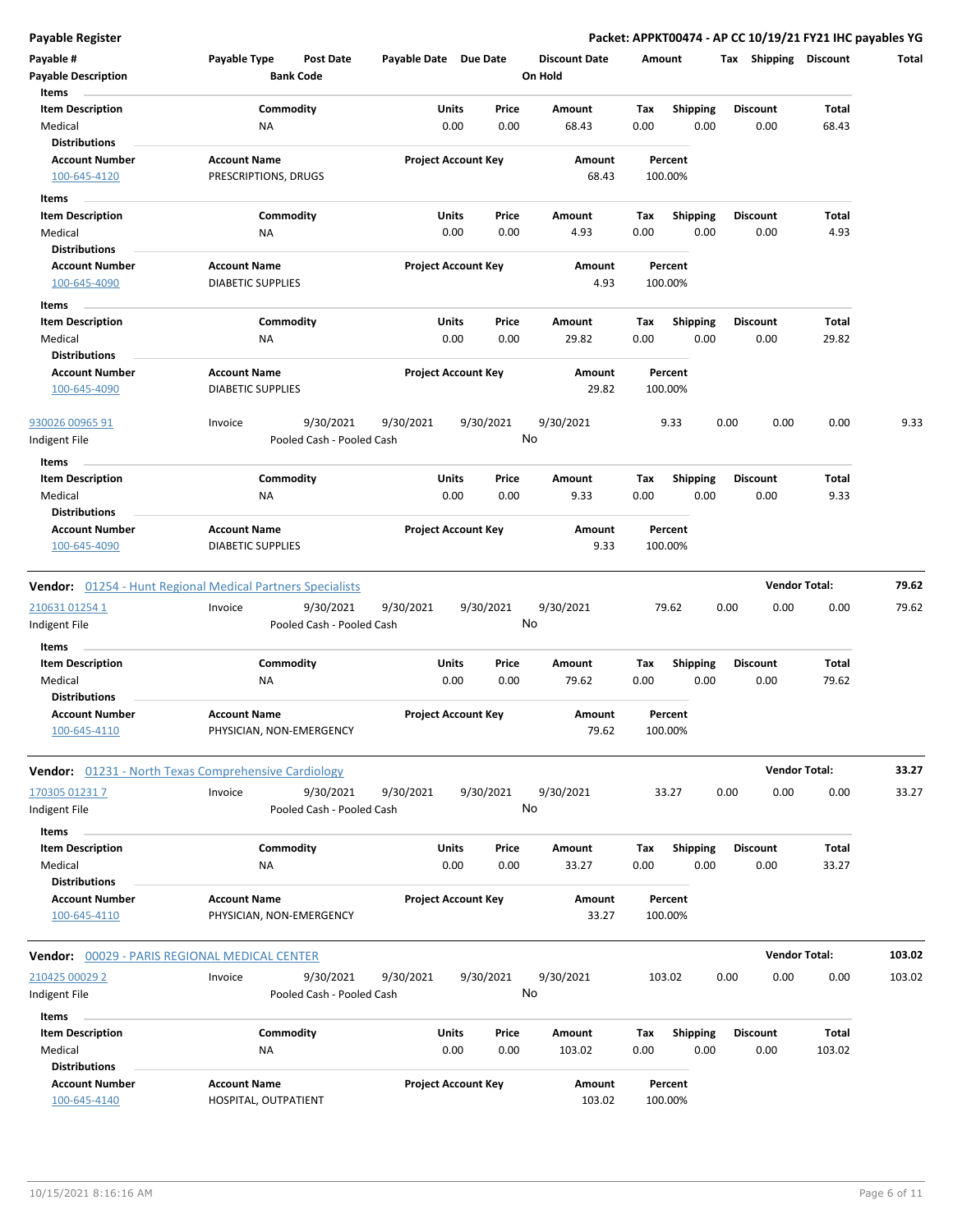| Payable Register                                                           |                                                      |                            |                            |                                 |                    |                         |      |                         | Packet: APPKT00474 - AP CC 10/19/21 FY21 IHC payables YG |          |
|----------------------------------------------------------------------------|------------------------------------------------------|----------------------------|----------------------------|---------------------------------|--------------------|-------------------------|------|-------------------------|----------------------------------------------------------|----------|
| Payable #<br><b>Payable Description</b>                                    | Payable Type<br><b>Post Date</b><br><b>Bank Code</b> | Payable Date Due Date      |                            | <b>Discount Date</b><br>On Hold | Amount             |                         |      | Tax Shipping Discount   |                                                          | Total    |
| Vendor: 00819 - TEXAS ONCOLOGY PA                                          |                                                      |                            |                            |                                 |                    |                         |      |                         | <b>Vendor Total:</b>                                     | 50.38    |
| 190508 00819 2<br>Indigent File<br>Items                                   | 9/30/2021<br>Invoice<br>Pooled Cash - Pooled Cash    | 9/30/2021                  | 9/30/2021                  | 9/30/2021<br>No                 | 33.27              |                         | 0.00 | 0.00                    | 0.00                                                     | 33.27    |
| <b>Item Description</b><br>Medical<br><b>Distributions</b>                 | Commodity<br>ΝA                                      | Units<br>0.00              | Price<br>0.00              | Amount<br>33.27                 | Tax<br>0.00        | <b>Shipping</b><br>0.00 |      | <b>Discount</b><br>0.00 | Total<br>33.27                                           |          |
| <b>Account Number</b><br>100-645-4110                                      | <b>Account Name</b><br>PHYSICIAN, NON-EMERGENCY      |                            | <b>Project Account Key</b> | Amount<br>33.27                 | Percent<br>100.00% |                         |      |                         |                                                          |          |
| 190508 00819 3<br>Indigent File                                            | 9/30/2021<br>Invoice<br>Pooled Cash - Pooled Cash    | 9/30/2021                  | 9/30/2021                  | 9/30/2021<br>No                 | 17.11              |                         | 0.00 | 0.00                    | 0.00                                                     | 17.11    |
| Items<br><b>Item Description</b><br>Medical                                | Commodity<br>NA                                      | Units<br>0.00              | Price<br>0.00              | Amount<br>7.25                  | Tax<br>0.00        | <b>Shipping</b><br>0.00 |      | <b>Discount</b><br>0.00 | Total<br>7.25                                            |          |
| <b>Distributions</b><br><b>Account Number</b><br>100-645-4110              | <b>Account Name</b><br>PHYSICIAN, NON-EMERGENCY      | <b>Project Account Key</b> |                            | Amount<br>7.25                  | Percent<br>100.00% |                         |      |                         |                                                          |          |
| Items<br><b>Item Description</b><br>Medical                                | Commodity<br>NA                                      | Units<br>0.00              | Price<br>0.00              | Amount<br>9.86                  | Tax<br>0.00        | Shipping<br>0.00        |      | <b>Discount</b><br>0.00 | Total<br>9.86                                            |          |
| <b>Distributions</b><br><b>Account Number</b><br>100-645-4110              | <b>Account Name</b><br>PHYSICIAN, NON-EMERGENCY      | <b>Project Account Key</b> |                            | Amount<br>9.86                  | Percent<br>100.00% |                         |      |                         |                                                          |          |
| <b>Vendor:</b> 01061 - TEXOMA MEDICAL CENTER                               |                                                      |                            |                            |                                 |                    |                         |      |                         | <b>Vendor Total:</b>                                     | 1,162.00 |
| 210118 01061 1<br>Indigent File                                            | 9/30/2021<br>Invoice<br>Pooled Cash - Pooled Cash    | 9/30/2021                  | 9/30/2021                  | 9/30/2021<br>No                 | 1,162.00           |                         | 0.00 | 0.00                    | 0.00                                                     | 1,162.00 |
| <b>Items</b><br><b>Item Description</b><br>Medical<br><b>Distributions</b> | Commodity<br>ΝA                                      | Units<br>0.00              | Price<br>0.00              | Amount<br>1,162.00              | Tax<br>0.00        | <b>Shipping</b><br>0.00 |      | <b>Discount</b><br>0.00 | Total<br>1,162.00                                        |          |
| <b>Account Number</b><br>100-645-4140                                      | <b>Account Name</b><br>HOSPITAL, OUTPATIENT          |                            | <b>Project Account Key</b> | Amount<br>1,162.00              | Percent<br>100.00% |                         |      |                         |                                                          |          |
| Vendor: 00122 - TEXOMA NEUROLOGY ASSOCIATES                                |                                                      |                            |                            |                                 |                    |                         |      | <b>Vendor Total:</b>    |                                                          | 46.73    |
| 210120 00122 10<br>Indigent File                                           | 9/30/2021<br>Invoice<br>Pooled Cash - Pooled Cash    | 9/30/2021                  | 9/30/2021                  | 9/30/2021<br>No                 | 46.73              |                         | 0.00 | 0.00                    | 0.00                                                     | 46.73    |
| Items<br><b>Item Description</b><br>Medical<br><b>Distributions</b>        | Commodity<br><b>NA</b>                               | Units<br>0.00              | Price<br>0.00              | Amount<br>46.73                 | Tax<br>0.00        | <b>Shipping</b><br>0.00 |      | <b>Discount</b><br>0.00 | Total<br>46.73                                           |          |
| <b>Account Number</b><br>100-645-4110                                      | <b>Account Name</b><br>PHYSICIAN, NON-EMERGENCY      | <b>Project Account Key</b> |                            | Amount<br>46.73                 | Percent<br>100.00% |                         |      |                         |                                                          |          |
|                                                                            | Vendor: 01168 - TEXOMACARE SPECIALTY PHYSICIANS      |                            |                            |                                 |                    |                         |      |                         | <b>Vendor Total:</b>                                     | 98.98    |
| 210426 01168 1<br>Indigent File                                            | 9/30/2021<br>Invoice<br>Pooled Cash - Pooled Cash    | 9/30/2021                  | 9/30/2021                  | 9/30/2021<br>No                 | 98.98              |                         | 0.00 | 0.00                    | 0.00                                                     | 98.98    |
| Items<br><b>Item Description</b>                                           | Commodity                                            | Units                      | Price                      | Amount                          | Tax                | <b>Shipping</b>         |      | <b>Discount</b>         | Total                                                    |          |
| Medical<br><b>Distributions</b>                                            | NA                                                   | 0.00                       | 0.00                       | 98.98                           | 0.00               | 0.00                    |      | 0.00                    | 98.98                                                    |          |
| <b>Account Number</b><br>100-645-4110                                      | <b>Account Name</b><br>PHYSICIAN, NON-EMERGENCY      | <b>Project Account Key</b> |                            | Amount<br>98.98                 | Percent<br>100.00% |                         |      |                         |                                                          |          |

**Vendor:** 01177 - TMC BONHAM HOSPITAL **Vendor Total: 3,931.80**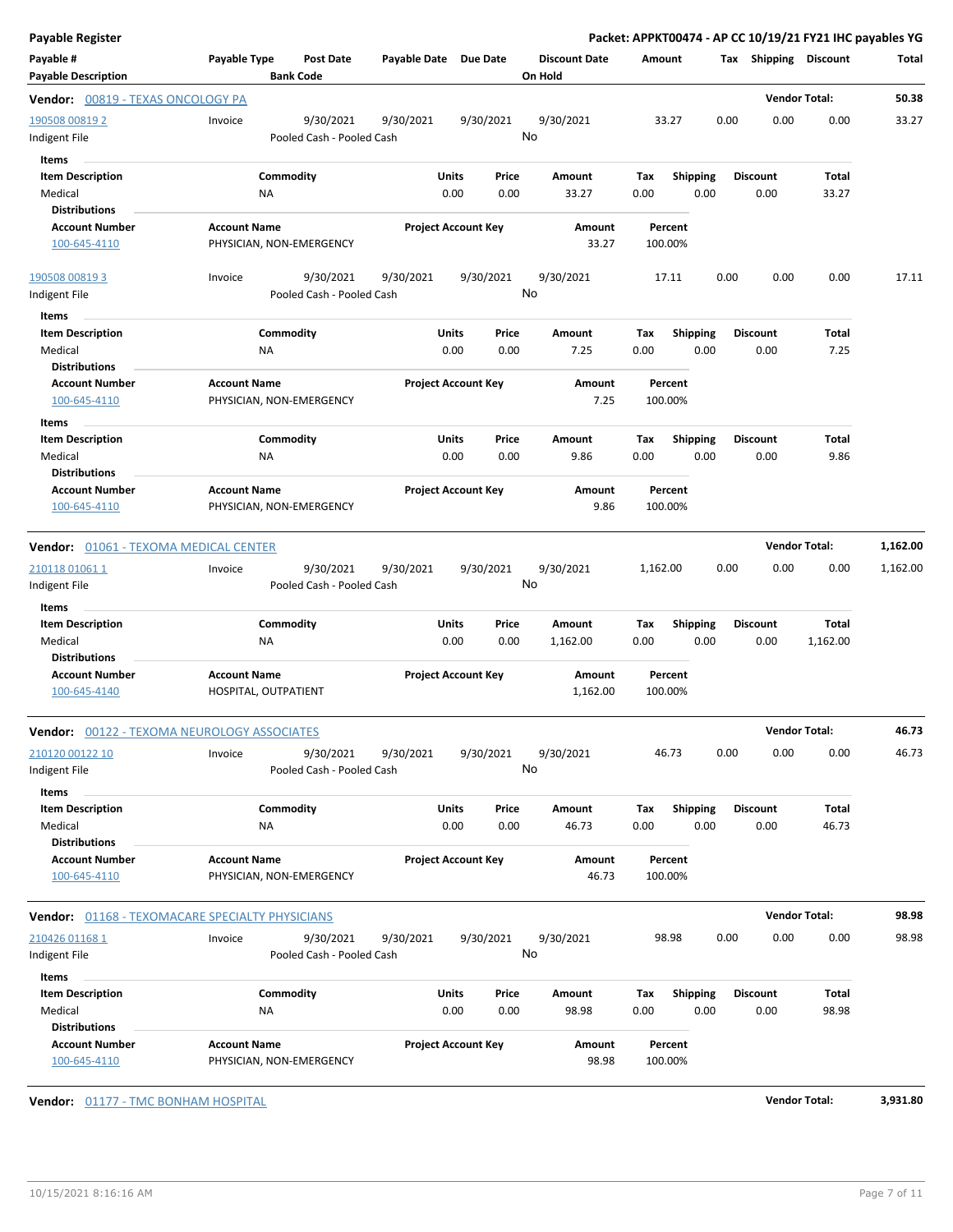| <b>Payable Register</b>               |                                             |                                        |              |                            |                      | Packet: APPKT00474 - AP CC 10/19/21 FY21 IHC payables YG |                 |                       |        |        |
|---------------------------------------|---------------------------------------------|----------------------------------------|--------------|----------------------------|----------------------|----------------------------------------------------------|-----------------|-----------------------|--------|--------|
| Payable #                             | Payable Type                                | <b>Post Date</b>                       | Payable Date | <b>Due Date</b>            | <b>Discount Date</b> | Amount                                                   |                 | Tax Shipping Discount |        | Total  |
| <b>Payable Description</b>            |                                             | <b>Bank Code</b>                       |              |                            | On Hold              |                                                          |                 |                       |        |        |
| 170305 01177 7                        | Invoice                                     | 9/30/2021                              | 9/30/2021    | 9/30/2021                  | 9/30/2021            | 196.95                                                   | 0.00            | 0.00                  | 0.00   | 196.95 |
| Indigent File                         |                                             | Pooled Cash - Pooled Cash              |              |                            | No                   |                                                          |                 |                       |        |        |
| Items                                 |                                             |                                        |              |                            |                      |                                                          |                 |                       |        |        |
| <b>Item Description</b>               |                                             | Commodity                              |              | Units<br>Price             | Amount               | Tax                                                      | <b>Shipping</b> | <b>Discount</b>       | Total  |        |
| Medical                               | NA                                          |                                        |              | 0.00<br>0.00               | 196.95               | 0.00                                                     | 0.00            | 0.00                  | 196.95 |        |
| <b>Distributions</b>                  |                                             |                                        |              |                            |                      |                                                          |                 |                       |        |        |
| <b>Account Number</b>                 | <b>Account Name</b>                         |                                        |              | <b>Project Account Key</b> | Amount               | Percent                                                  |                 |                       |        |        |
| 100-645-4140                          | HOSPITAL, OUTPATIENT                        |                                        |              |                            | 196.95               | 100.00%                                                  |                 |                       |        |        |
| <u>190609 01177 4</u>                 | Invoice                                     | 9/30/2021                              | 9/30/2021    | 9/30/2021                  | 9/30/2021            | 165.00                                                   | 0.00            | 0.00                  | 0.00   | 165.00 |
| Indigent File                         |                                             | Pooled Cash - Pooled Cash              |              |                            | No                   |                                                          |                 |                       |        |        |
| Items                                 |                                             |                                        |              |                            |                      |                                                          |                 |                       |        |        |
| <b>Item Description</b>               |                                             | Commodity                              |              | Units<br>Price             | Amount               | Tax                                                      | <b>Shipping</b> | <b>Discount</b>       | Total  |        |
| Medical                               | ΝA                                          |                                        |              | 0.00<br>0.00               | 165.00               | 0.00                                                     | 0.00            | 0.00                  | 165.00 |        |
| <b>Distributions</b>                  |                                             |                                        |              |                            |                      |                                                          |                 |                       |        |        |
| <b>Account Number</b><br>100-645-4140 | <b>Account Name</b><br>HOSPITAL, OUTPATIENT |                                        |              | <b>Project Account Key</b> | Amount<br>165.00     | Percent<br>100.00%                                       |                 |                       |        |        |
| 210634 01177 1                        | Invoice                                     | 9/30/2021                              | 9/30/2021    | 9/30/2021                  | 9/30/2021            | 532.80                                                   | 0.00            | 0.00                  | 0.00   | 532.80 |
| Indigent File                         |                                             | Pooled Cash - Pooled Cash              |              |                            | No                   |                                                          |                 |                       |        |        |
| Items                                 |                                             |                                        |              |                            |                      |                                                          |                 |                       |        |        |
| <b>Item Description</b>               |                                             | Commodity                              |              | Units<br>Price             | Amount               | Tax                                                      | <b>Shipping</b> | <b>Discount</b>       | Total  |        |
| Medical                               | ΝA                                          |                                        |              | 0.00<br>0.00               | 532.80               | 0.00                                                     | 0.00            | 0.00                  | 532.80 |        |
| <b>Distributions</b>                  |                                             |                                        |              |                            |                      |                                                          |                 |                       |        |        |
| <b>Account Number</b>                 | <b>Account Name</b>                         |                                        |              | <b>Project Account Key</b> | Amount               | Percent                                                  |                 |                       |        |        |
| 100-645-4140                          | HOSPITAL, OUTPATIENT                        |                                        |              |                            | 532.80               | 100.00%                                                  |                 |                       |        |        |
| 210638 01177 1                        | Invoice                                     | 9/30/2021                              | 9/30/2021    | 9/30/2021                  | 9/30/2021            | 136.95                                                   | 0.00            | 0.00                  | 0.00   | 136.95 |
| Indigent File                         |                                             | Pooled Cash - Pooled Cash              |              |                            | No                   |                                                          |                 |                       |        |        |
|                                       |                                             |                                        |              |                            |                      |                                                          |                 |                       |        |        |
| Items                                 |                                             |                                        |              |                            |                      |                                                          |                 |                       |        |        |
| <b>Item Description</b>               |                                             | Commodity                              |              | Units<br>Price             | Amount               | Tax                                                      | <b>Shipping</b> | Discount              | Total  |        |
| Medical<br><b>Distributions</b>       | ΝA                                          |                                        |              | 0.00<br>0.00               | 136.95               | 0.00                                                     | 0.00            | 0.00                  | 136.95 |        |
|                                       | <b>Account Name</b>                         |                                        |              |                            |                      | Percent                                                  |                 |                       |        |        |
| <b>Account Number</b><br>100-645-4140 | HOSPITAL, OUTPATIENT                        |                                        |              | <b>Project Account Key</b> | Amount<br>136.95     | 100.00%                                                  |                 |                       |        |        |
| SO02760 01177 1                       | Invoice                                     | 9/30/2021                              | 9/30/2021    | 9/30/2021                  | 9/30/2021            | 165.00                                                   | 0.00            | 0.00                  | 0.00   | 165.00 |
| Indigent File                         |                                             | Pooled Cash - Pooled Cash              |              |                            | No                   |                                                          |                 |                       |        |        |
| Items                                 |                                             |                                        |              |                            |                      |                                                          |                 |                       |        |        |
| <b>Item Description</b>               |                                             | Commodity                              |              | Units<br>Price             | Amount               | Tax                                                      | Shipping        | Discount              | Total  |        |
| Medical                               | NA                                          |                                        |              | 0.00<br>0.00               | 165.00               | 0.00                                                     | 0.00            | 0.00                  | 165.00 |        |
| <b>Distributions</b>                  |                                             |                                        |              |                            |                      |                                                          |                 |                       |        |        |
| <b>Account Number</b>                 | <b>Account Name</b>                         |                                        |              | <b>Project Account Key</b> | Amount               | Percent                                                  |                 |                       |        |        |
| 100-565-4050                          | PRISONER MEDICAL                            |                                        |              |                            | 165.00               | 100.00%                                                  |                 |                       |        |        |
| SO14030 01177 1                       | Invoice                                     | 9/30/2021                              | 9/30/2021    | 9/30/2021                  | 9/30/2021            | 341.85                                                   | 0.00            | 0.00                  | 0.00   | 341.85 |
| Indigent File                         |                                             | Pooled Cash - Pooled Cash              |              |                            | No                   |                                                          |                 |                       |        |        |
| Items                                 |                                             |                                        |              |                            |                      |                                                          |                 |                       |        |        |
| <b>Item Description</b>               |                                             | Commodity                              |              | Units<br>Price             | Amount               | Tax                                                      | <b>Shipping</b> | <b>Discount</b>       | Total  |        |
| Medical                               | <b>NA</b>                                   |                                        |              | 0.00<br>0.00               | 341.85               | 0.00                                                     | 0.00            | 0.00                  | 341.85 |        |
| <b>Distributions</b>                  |                                             |                                        |              |                            |                      |                                                          |                 |                       |        |        |
| <b>Account Number</b>                 | <b>Account Name</b>                         |                                        |              | <b>Project Account Key</b> | Amount               | Percent                                                  |                 |                       |        |        |
| 100-565-4050                          | PRISONER MEDICAL                            |                                        |              |                            | 341.85               | 100.00%                                                  |                 |                       |        |        |
|                                       |                                             |                                        |              |                            |                      |                                                          |                 |                       |        |        |
| SO16119 01177 2<br>Indigent File      | Invoice                                     | 9/30/2021<br>Pooled Cash - Pooled Cash | 9/30/2021    | 9/30/2021                  | 9/30/2021<br>No      | 548.55                                                   | 0.00            | 0.00                  | 0.00   | 548.55 |
|                                       |                                             |                                        |              |                            |                      |                                                          |                 |                       |        |        |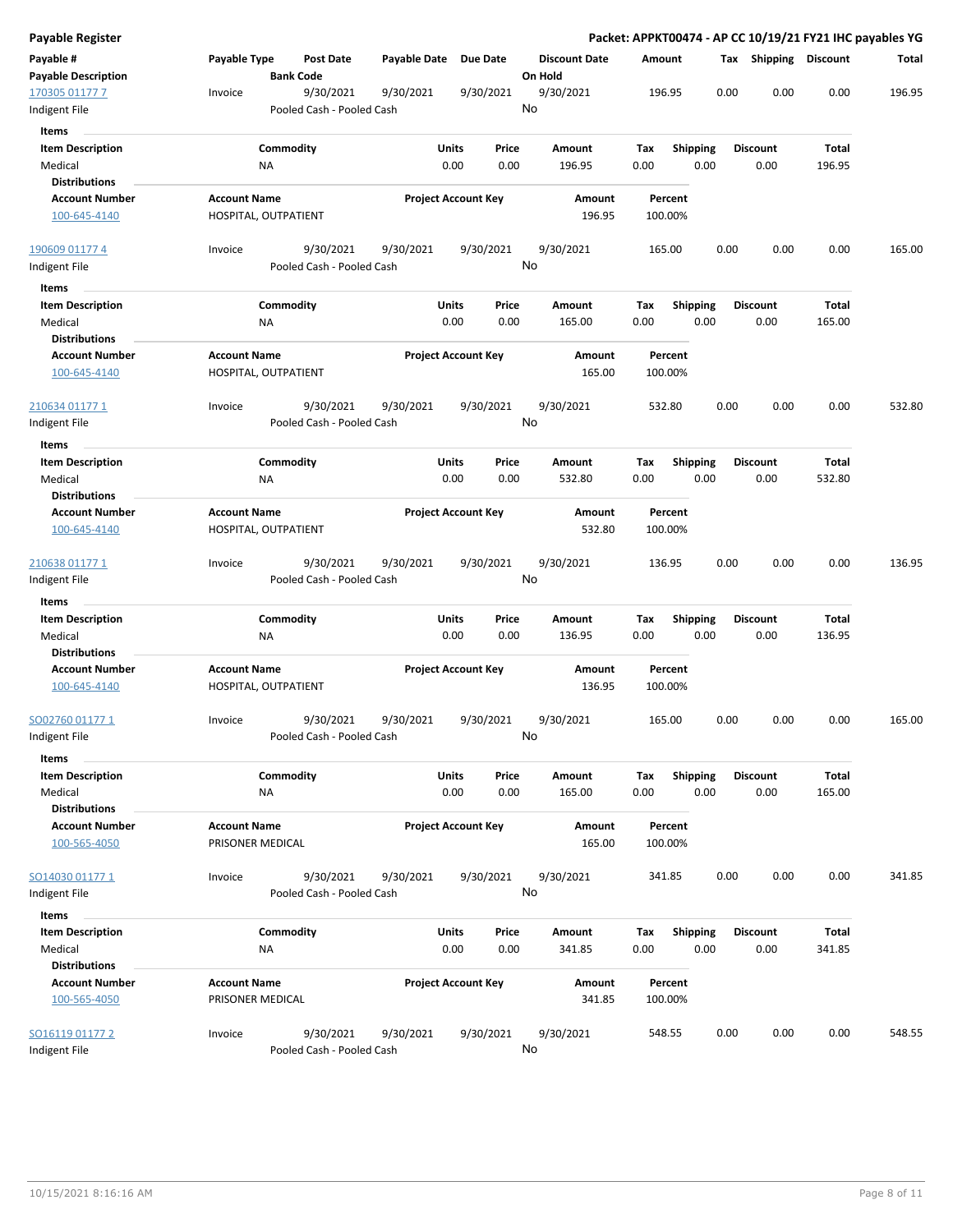| Payable Register                                                    |                                                      |                            |                                          | Packet: APPKT00474 - AP CC 10/19/21 FY21 IHC payables YG |                         |                      |        |
|---------------------------------------------------------------------|------------------------------------------------------|----------------------------|------------------------------------------|----------------------------------------------------------|-------------------------|----------------------|--------|
| Payable #<br><b>Payable Description</b><br>Items                    | Payable Type<br><b>Post Date</b><br><b>Bank Code</b> | Payable Date Due Date      | <b>Discount Date</b><br>On Hold          | Amount                                                   | Tax Shipping Discount   |                      | Total  |
| <b>Item Description</b><br>Medical<br><b>Distributions</b>          | Commodity<br><b>NA</b>                               | Units<br>0.00              | Price<br><b>Amount</b><br>0.00<br>548.55 | <b>Shipping</b><br>Tax<br>0.00<br>0.00                   | <b>Discount</b><br>0.00 | Total<br>548.55      |        |
| <b>Account Number</b><br>100-565-4050                               | <b>Account Name</b><br>PRISONER MEDICAL              | <b>Project Account Key</b> | Amount<br>548.55                         | Percent<br>100.00%                                       |                         |                      |        |
| SO19600 01177 1<br>Indigent File                                    | 9/30/2021<br>Invoice<br>Pooled Cash - Pooled Cash    | 9/30/2021<br>9/30/2021     | 9/30/2021<br>No                          | 961.20                                                   | 0.00<br>0.00            | 0.00                 | 961.20 |
| Items<br><b>Item Description</b><br>Medical                         | Commodity<br><b>NA</b>                               | Units<br>0.00              | Price<br>Amount<br>0.00<br>961.20        | <b>Shipping</b><br>Tax<br>0.00<br>0.00                   | <b>Discount</b><br>0.00 | Total<br>961.20      |        |
| <b>Distributions</b><br><b>Account Number</b><br>100-565-4050       | <b>Account Name</b><br>PRISONER MEDICAL              | <b>Project Account Key</b> | Amount<br>961.20                         | Percent<br>100.00%                                       |                         |                      |        |
| SO23342 01177 4<br>Indigent File                                    | 9/30/2021<br>Invoice<br>Pooled Cash - Pooled Cash    | 9/30/2021<br>9/30/2021     | 9/30/2021<br>No                          | 444.00                                                   | 0.00<br>0.00            | 0.00                 | 444.00 |
| Items<br><b>Item Description</b><br>Medical<br><b>Distributions</b> | Commodity<br><b>NA</b>                               | Units<br>0.00              | Price<br>Amount<br>0.00<br>444.00        | <b>Shipping</b><br>Tax<br>0.00<br>0.00                   | <b>Discount</b><br>0.00 | Total<br>444.00      |        |
| <b>Account Number</b><br>100-565-4050                               | <b>Account Name</b><br>PRISONER MEDICAL              | <b>Project Account Key</b> | Amount<br>444.00                         | Percent<br>100.00%                                       |                         |                      |        |
| SO40377 01177 2<br>Indigent File                                    | 9/30/2021<br>Invoice<br>Pooled Cash - Pooled Cash    | 9/30/2021<br>9/30/2021     | 9/30/2021<br>No                          | 90.30                                                    | 0.00<br>0.00            | 0.00                 | 90.30  |
| Items<br><b>Item Description</b><br>Medical<br><b>Distributions</b> | Commodity<br><b>NA</b>                               | Units<br>0.00              | Price<br>Amount<br>0.00<br>90.30         | <b>Shipping</b><br>Tax<br>0.00<br>0.00                   | <b>Discount</b><br>0.00 | Total<br>90.30       |        |
| <b>Account Number</b><br>100-565-4050                               | <b>Account Name</b><br>PRISONER MEDICAL              | <b>Project Account Key</b> | Amount<br>90.30                          | Percent<br>100.00%                                       |                         |                      |        |
| SO41190 01177 1<br>Indigent File                                    | 9/30/2021<br>Invoice<br>Pooled Cash - Pooled Cash    | 9/30/2021<br>9/30/2021     | 9/30/2021<br>No                          | 349.20                                                   | 0.00<br>0.00            | 0.00                 | 349.20 |
| Items<br><b>Item Description</b><br>Medical<br><b>Distributions</b> | Commodity<br><b>NA</b>                               | Units<br>0.00              | Price<br>Amount<br>0.00<br>349.20        | <b>Shipping</b><br>Tax<br>0.00<br>0.00                   | <b>Discount</b><br>0.00 | Total<br>349.20      |        |
| <b>Account Number</b><br>100-565-4050                               | <b>Account Name</b><br>PRISONER MEDICAL              | <b>Project Account Key</b> | <b>Amount</b><br>349.20                  | Percent<br>100.00%                                       |                         |                      |        |
| Vendor: 01230 - Urbanczyk Ortho, PLLC                               |                                                      |                            |                                          |                                                          |                         | <b>Vendor Total:</b> | 21.92  |
| 210637 01230 4<br>Indigent File                                     | Invoice<br>9/30/2021<br>Pooled Cash - Pooled Cash    | 9/30/2021<br>9/30/2021     | 9/30/2021<br>No                          | 21.92                                                    | 0.00<br>0.00            | 0.00                 | 21.92  |
| Items<br><b>Item Description</b><br>Medical<br><b>Distributions</b> | Commodity<br><b>NA</b>                               | Units<br>0.00              | Price<br>Amount<br>0.00<br>21.92         | <b>Shipping</b><br>Tax<br>0.00<br>0.00                   | <b>Discount</b><br>0.00 | Total<br>21.92       |        |
| <b>Account Number</b><br>100-645-4110                               | <b>Account Name</b><br>PHYSICIAN, NON-EMERGENCY      | <b>Project Account Key</b> | Amount<br>21.92                          | Percent<br>100.00%                                       |                         |                      |        |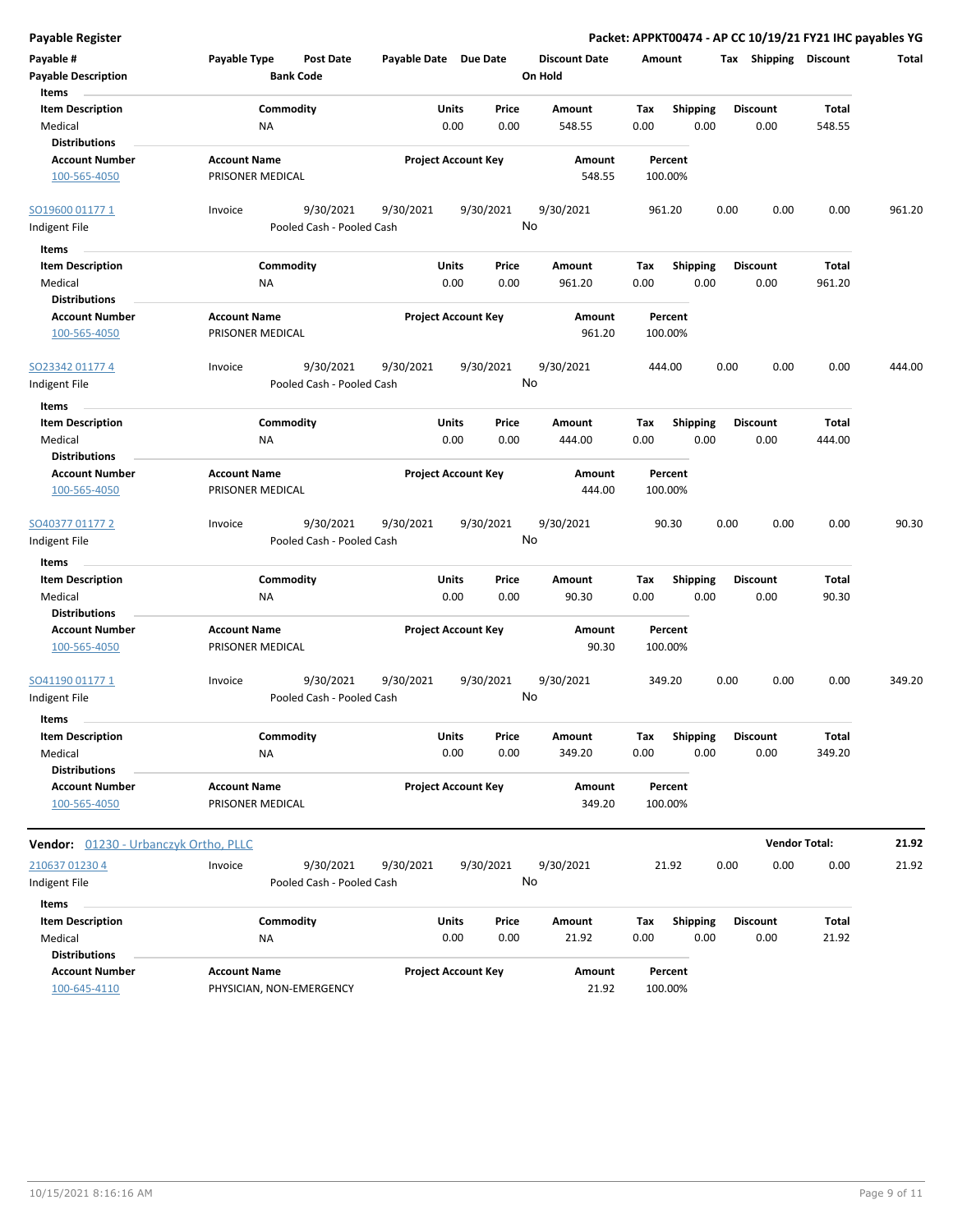## Payable Summary

| Type    | Count               | Gross    | Tax  | Shipping | <b>Discount</b> | Total    | <b>Manual Payment</b> | <b>Balance</b> |
|---------|---------------------|----------|------|----------|-----------------|----------|-----------------------|----------------|
| Invoice | 39                  | 7,752.45 | 0.00 | 0.00     | 0.00            | 7,752.45 | 0.00                  | ,752.45        |
|         | <b>Grand Total:</b> | 752.45   | 0.00 | 0.00     | 0.00            | 7,752.45 | 0.00                  | 7.752.45       |